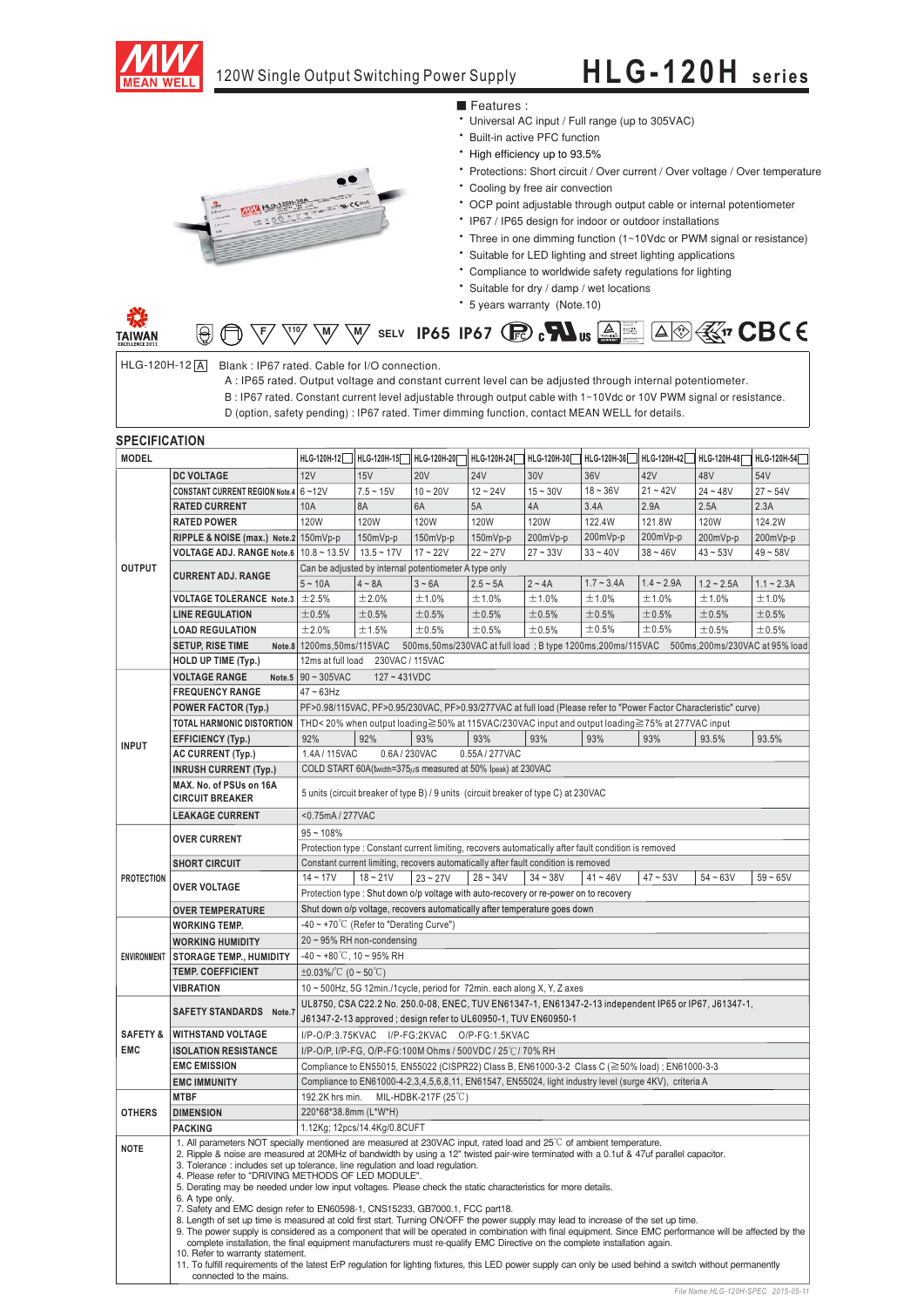



*File Name:HLG-120H-SPEC 2015-05-11*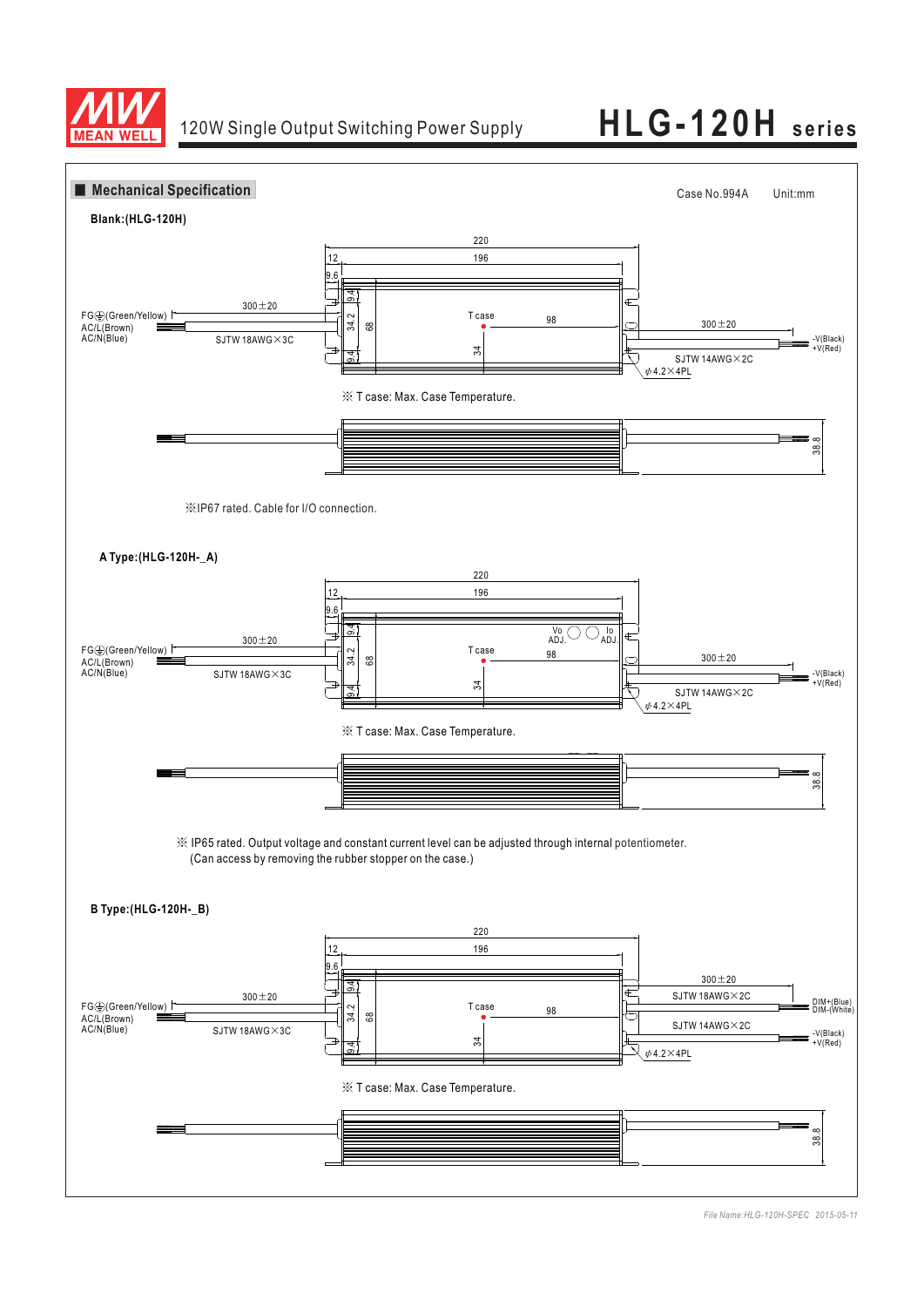



*File Name:HLG-120H-SPEC 2015-05-11*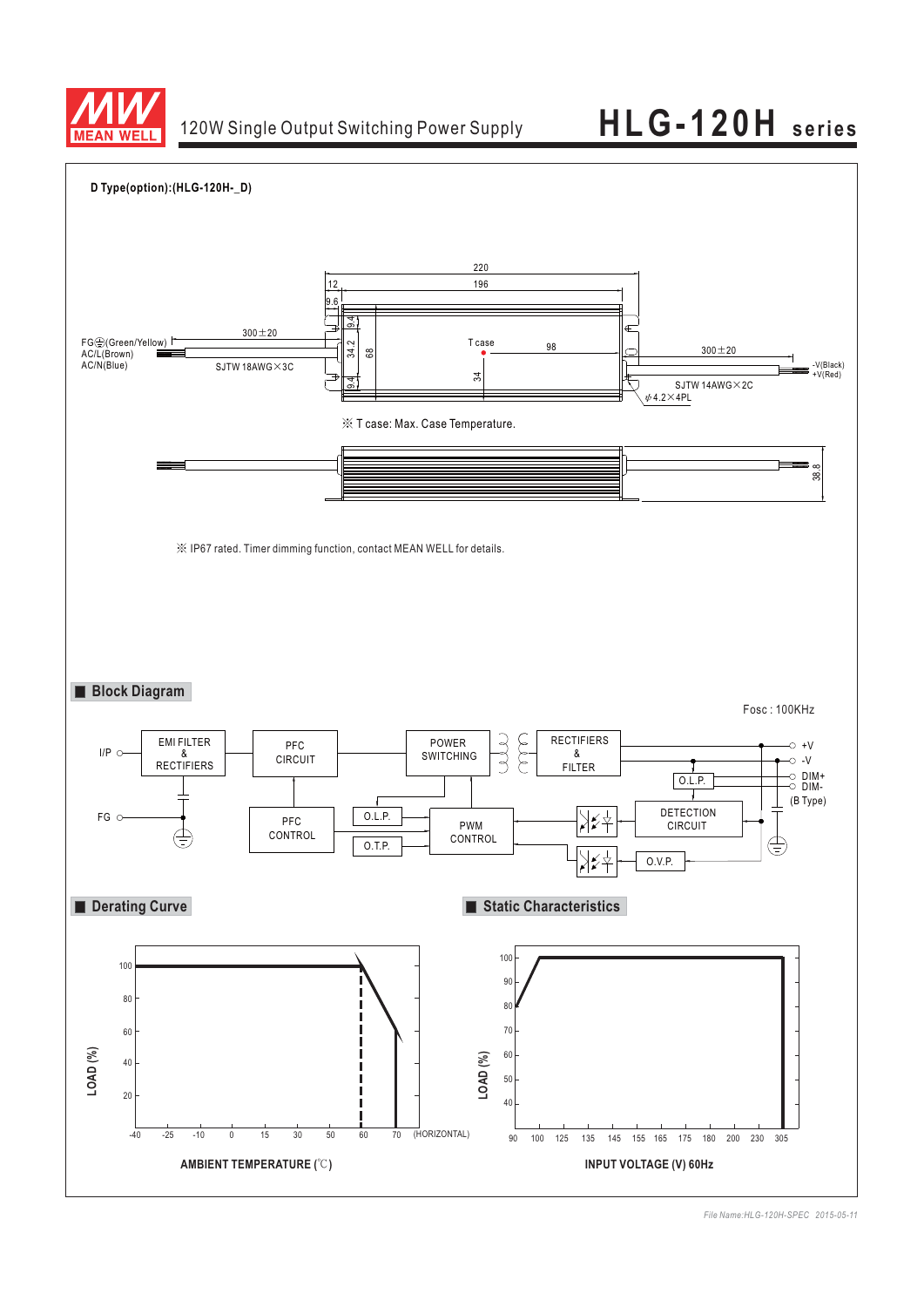



A typical LED power supply may either work in "constant voltage mode (CV) or constant current mode (CC)" to drive the LEDs. Mean Well's LED power supply with CV+ CC characteristic can be operated at both CV mode (with LED driver, at area (A) and CC mode (direct drive, at area (B).

100  $\bigvee$  Voltage area Voltage area Constant Vo(%) Current region  $50$  $100$  $\sim$  100  $\sim$  100  $\sim$  100  $\sim$  100  $\sim$  100  $\sim$  100  $\sim$  100  $\sim$  100  $\sim$  100  $\sim$  100  $\sim$  100  $\sim$  100  $\sim$  100  $\sim$  100  $\sim$  100  $\sim$  100  $\sim$  100  $\sim$  100  $\sim$  100  $\sim$  100  $\sim$  100  $\sim$  100  $\sim$  100  $\sim$  100  $\sim$  Typical LED power supply I-V curve

In the constant current region, the highest voltage at the output of the driver depends on the configuration of the end systems.

Should there be any compatibility issues, please contact MEAN WELL.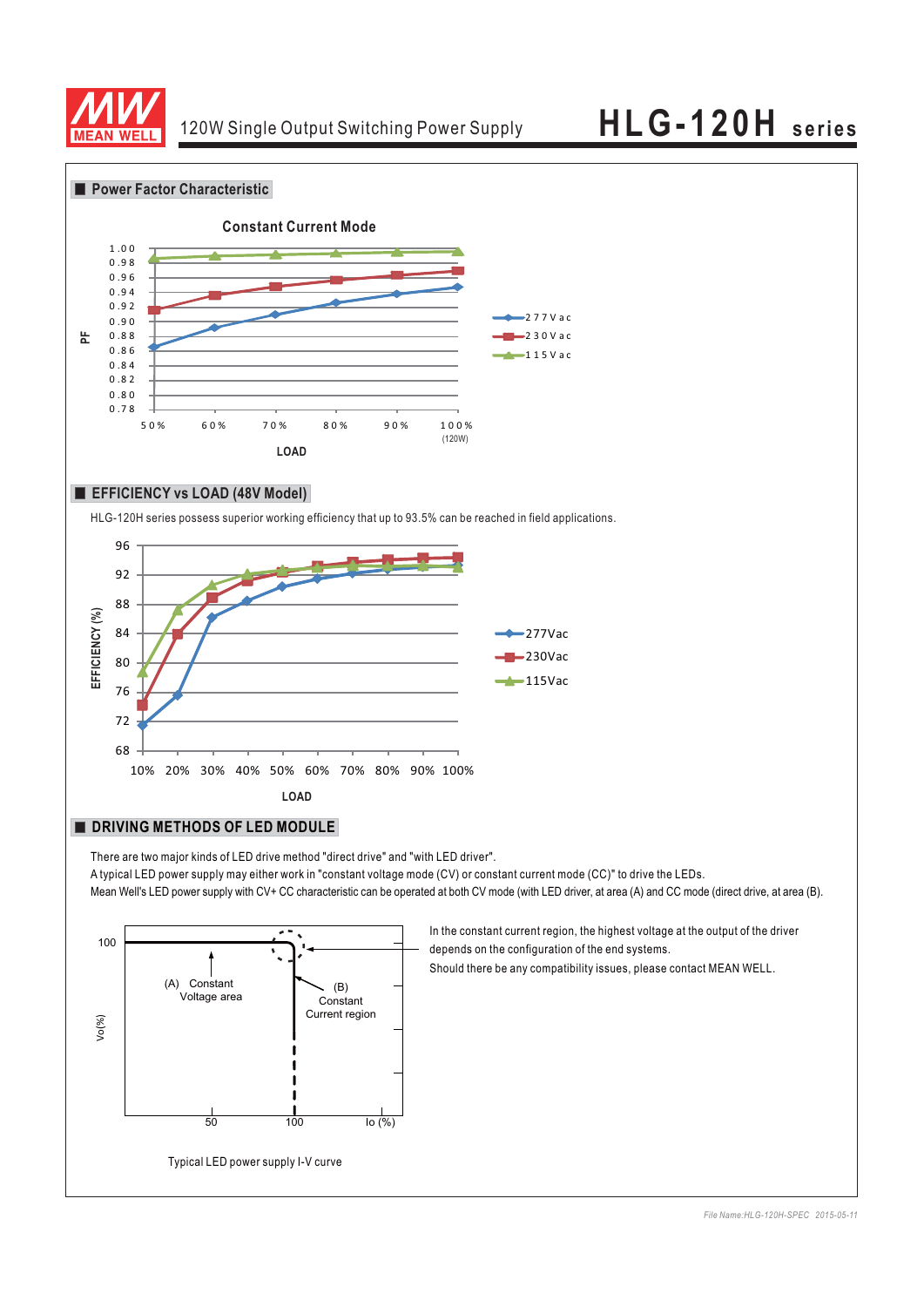

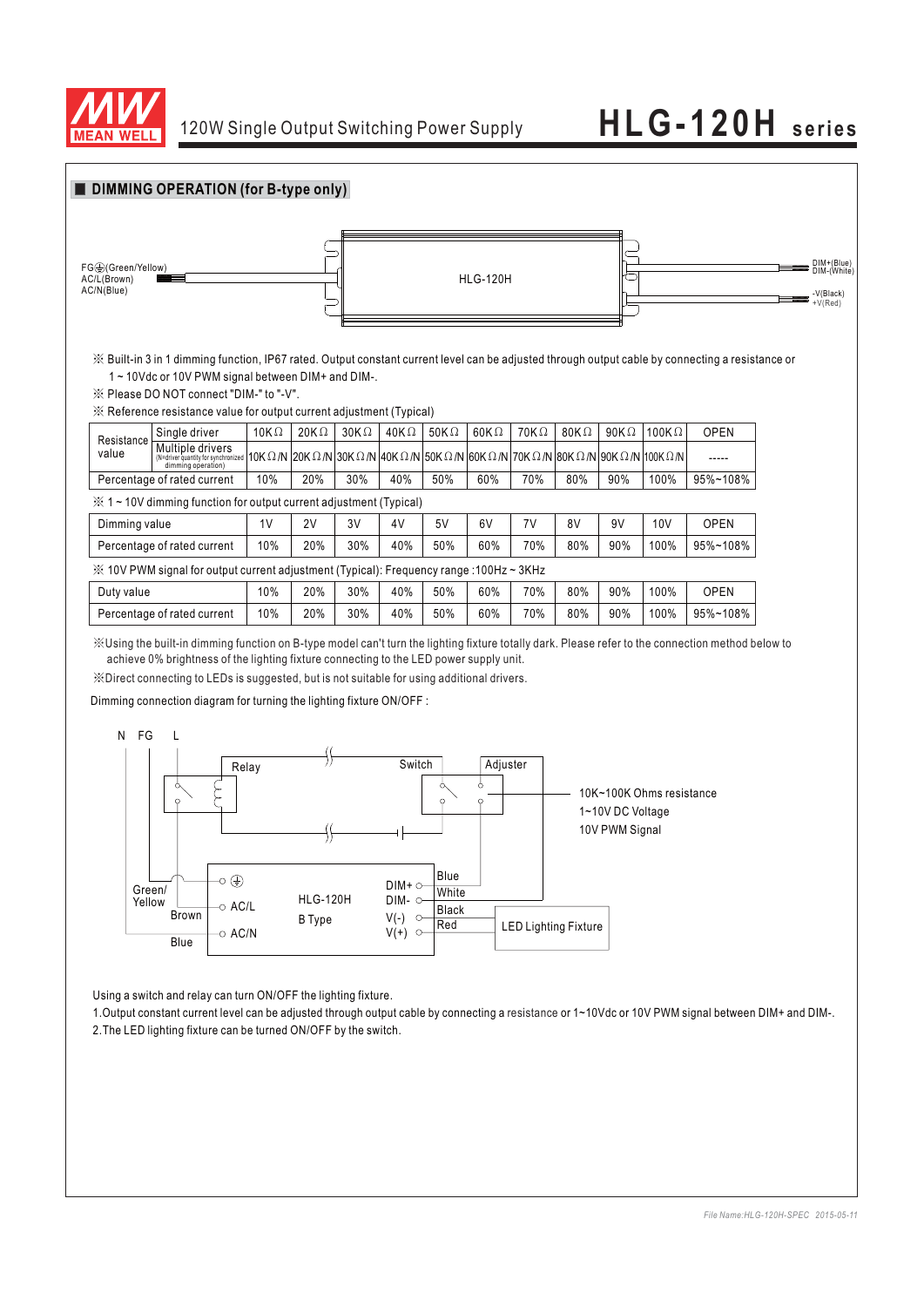

#### **WATERPROOF CONNECTION**

◎ Waterproof connector

Waterproof connector can be assembled on the output cable of HLG-120H to operate in dry/wet/damp or outdoor environment.



*File Name:HLG-120H-SPEC 2015-05-11*